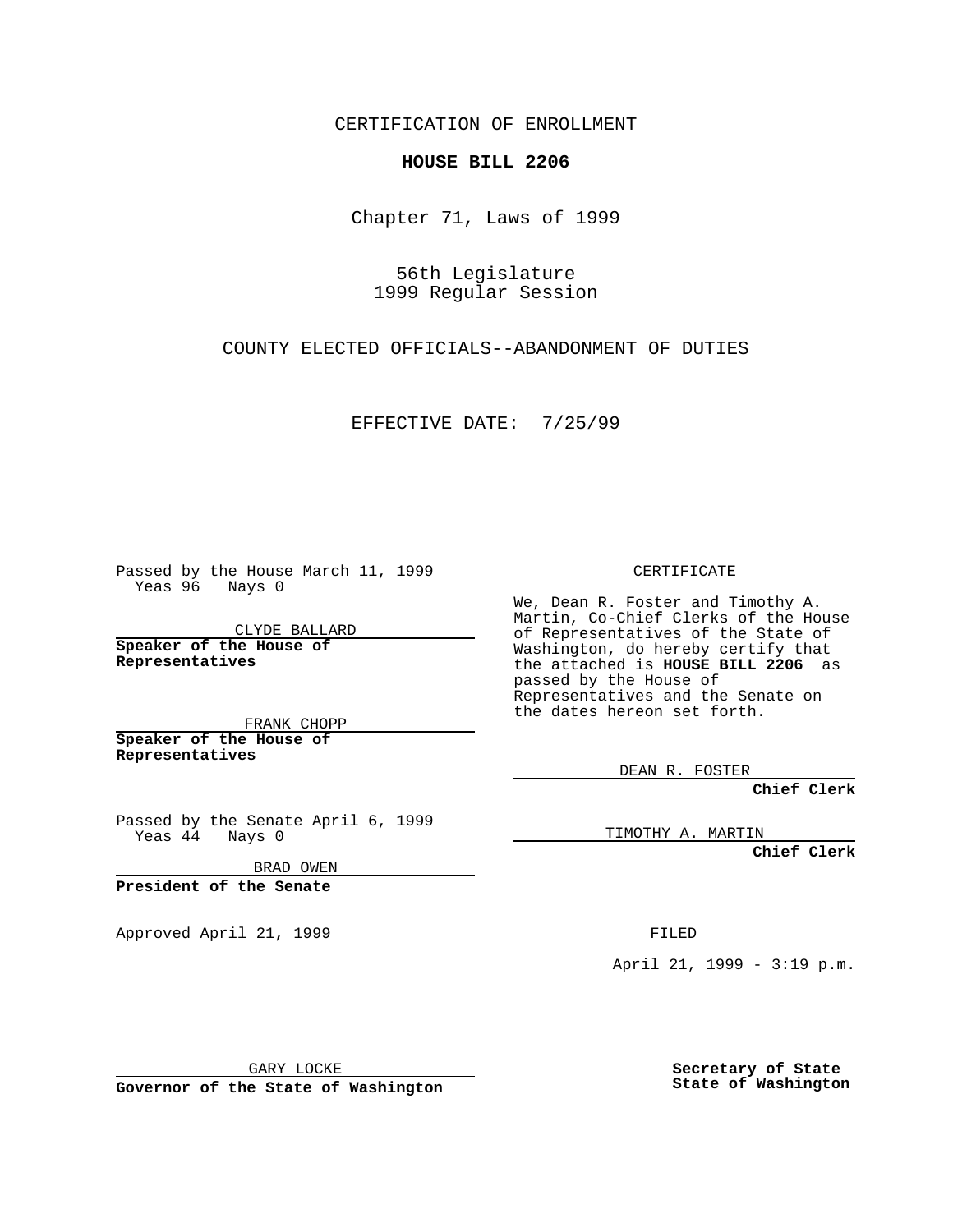## **HOUSE BILL 2206** \_\_\_\_\_\_\_\_\_\_\_\_\_\_\_\_\_\_\_\_\_\_\_\_\_\_\_\_\_\_\_\_\_\_\_\_\_\_\_\_\_\_\_\_\_\_\_

\_\_\_\_\_\_\_\_\_\_\_\_\_\_\_\_\_\_\_\_\_\_\_\_\_\_\_\_\_\_\_\_\_\_\_\_\_\_\_\_\_\_\_\_\_\_\_

Passed Legislature - 1999 Regular Session

**State of Washington 56th Legislature 1999 Regular Session By** Representatives Mulliken, Scott, Carrell and Constantine Read first time 02/19/1999. Referred to Committee on Local Government.

 AN ACT Relating to declaratory judgment actions finding that county elected officials have abandoned their responsibilities; amending RCW 36.17.010 and 36.17.050; and adding a new section to chapter 36.16 RCW.

BE IT ENACTED BY THE LEGISLATURE OF THE STATE OF WASHINGTON:

 NEW SECTION. **Sec. 1.** A new section is added to chapter 36.16 RCW to read as follows:

 The county legislative authority of a county may cause an action to be filed in the superior court of that county for a declaratory judgment finding that a county elected official has abandoned his or her responsibilities by being absent from the county and failing to perform his or her official duties for a period of at least thirty consecutive days, but not including: (1) Absences approved by the county legislative authority; or (2) absences arising from leave taken for legitimate medical or disability purposes. If such a declaratory judgment is issued, the county official is no longer eligible to receive compensation from the date the declaratory judgment is issued until the court issues a subsequent declaratory judgment finding that the county official has commenced performing his or her responsibilities.